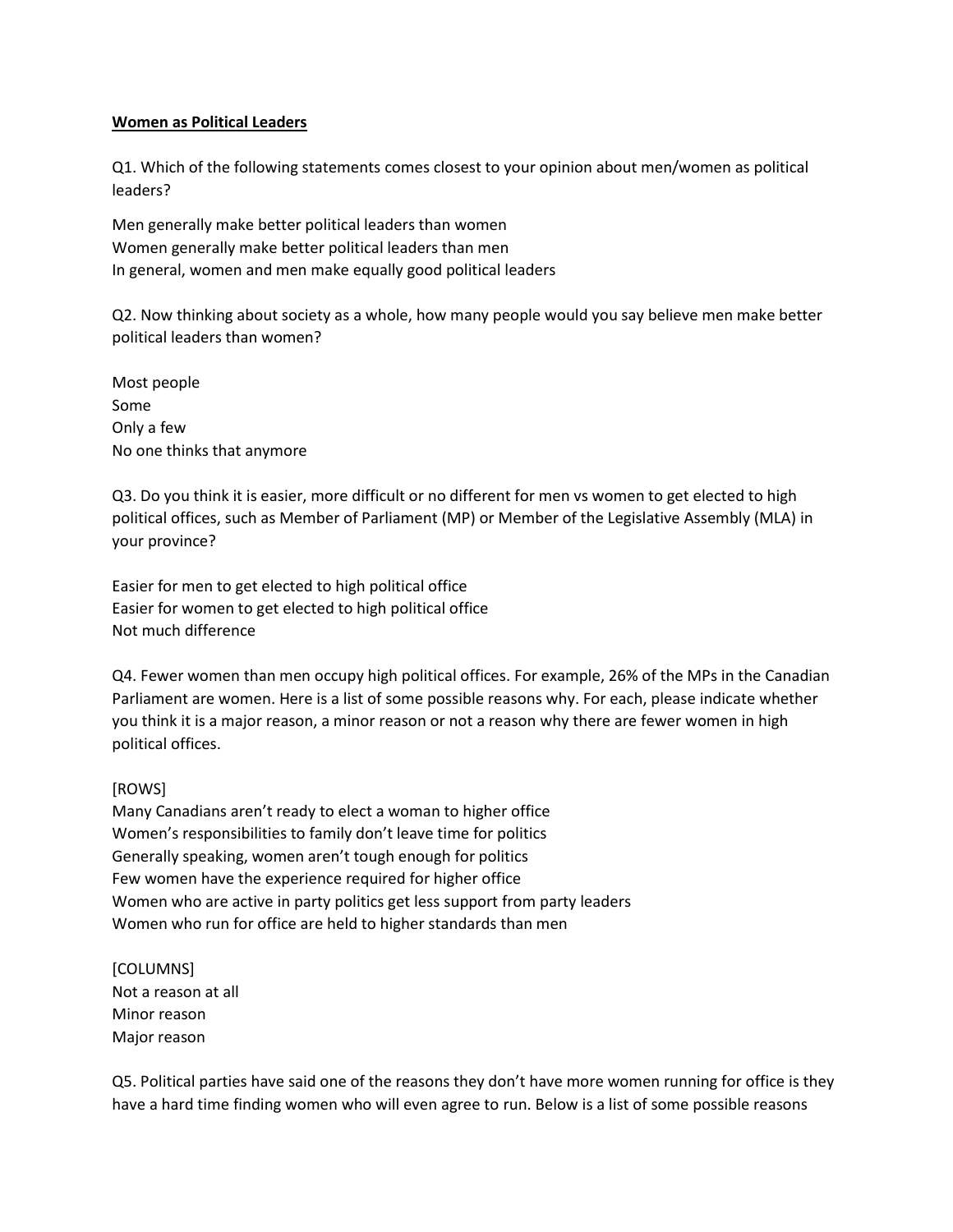women might not want to run in the first place. For each, please indicate whether you think it is a major reason, a minor reason or not a reason why fewer women run for office.

[ROWS] Women don't like taking risks Women don't like the mudslinging of politics Family commitments Women don't see themselves as qualified for office Political parties don't do enough to encourage women candidates

[COLUMNS] Not a reason at all Minor reason Major reason

[Pew]Q6. In general, do you think men or women in high political offices are better at each of the following?

## [ROWS]

Standing up for what they believe in, despite political pressure Being honest and ethical Working out compromises Working to improve the quality of life for Canadians Being persuasive

[COLUMNS] Men are way better Men hold a slight advantage Men and women are equally good Women hold a slight advantage Women are way better

Q7. How important is it to you personally – this issue of the representation of women in political office?

I care deeply – I think about this issue often and discuss it with friends/family I care – this is a legitimate issue I don't really care - this is not a big deal to me I don't care at all - this is just not an issue

Q8. And lastly, Hillary Clinton, as the presumptive Democratic Party nominee, is expected to be the first woman to run with a major party for President of the United States. All things considered, as you look at